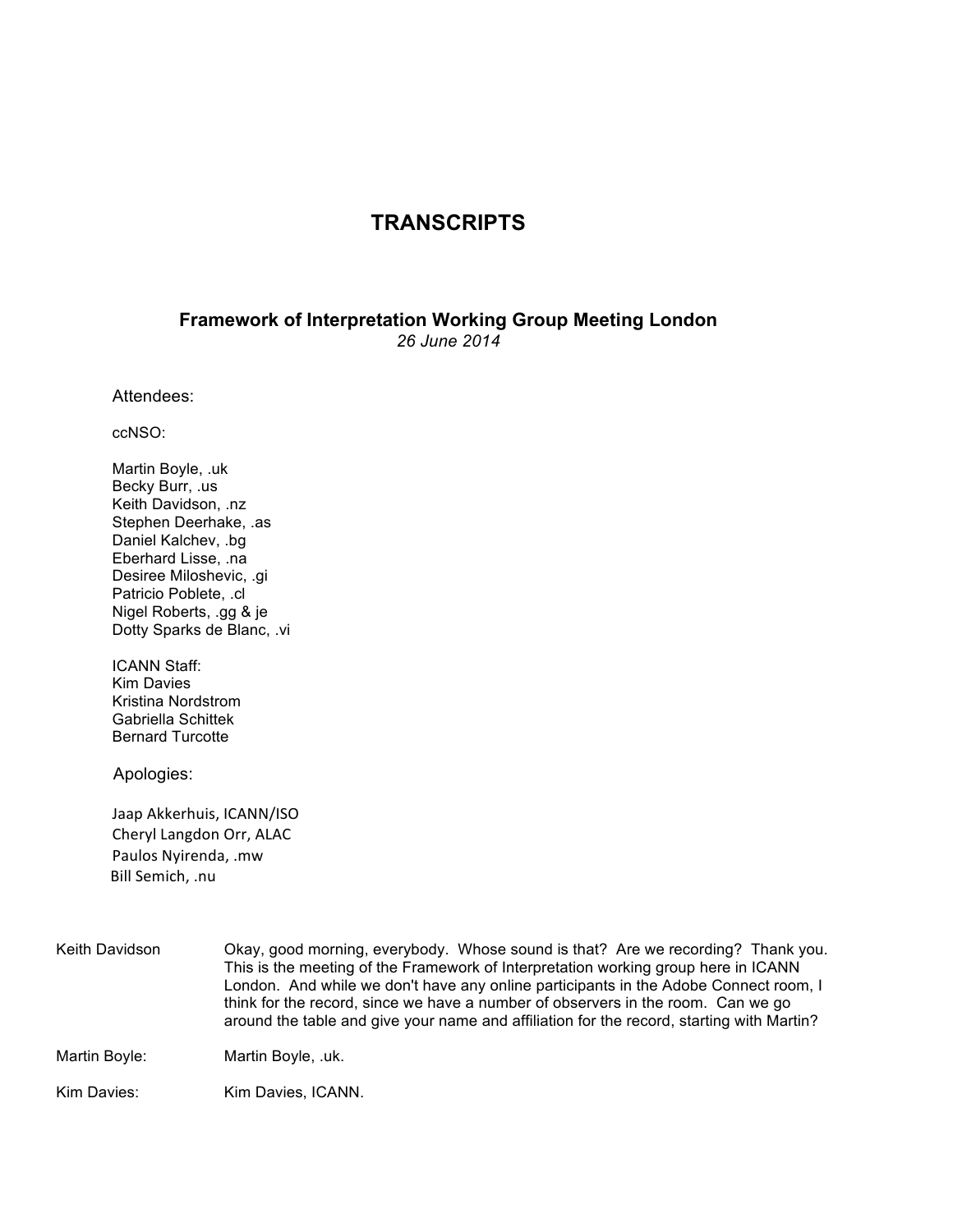| Daniel Kalchev:                       | Register (ph), .bg.                                                                                                                                                                                                                                                                                                                                                                                                                                                                     |
|---------------------------------------|-----------------------------------------------------------------------------------------------------------------------------------------------------------------------------------------------------------------------------------------------------------------------------------------------------------------------------------------------------------------------------------------------------------------------------------------------------------------------------------------|
| Jorg Schweiger:                       | Jorg Schweiger, .de.                                                                                                                                                                                                                                                                                                                                                                                                                                                                    |
| Becky Burr:                           | Becky Burr, .us.                                                                                                                                                                                                                                                                                                                                                                                                                                                                        |
| <b>Bernard Turcotte:</b>              | Bernard Turcotte, staff.                                                                                                                                                                                                                                                                                                                                                                                                                                                                |
| Keith Davidson:                       | And I should have used my own name, I guess Keith Davidson, .nz.                                                                                                                                                                                                                                                                                                                                                                                                                        |
| Nigel Roberts:                        | Nigel Roberts, .gg.                                                                                                                                                                                                                                                                                                                                                                                                                                                                     |
| Patricio Poblete:                     | Patricio Poblete, Chile.                                                                                                                                                                                                                                                                                                                                                                                                                                                                |
| Kristina Nordstrom:                   | Kristina Nordstrom, ccNSO                                                                                                                                                                                                                                                                                                                                                                                                                                                               |
| Gabriella Schittek:                   | Gabriella Schittek, ccNSO                                                                                                                                                                                                                                                                                                                                                                                                                                                               |
| Stephen Deerhake:                     | Stephen Deerhake, .as.                                                                                                                                                                                                                                                                                                                                                                                                                                                                  |
| Keith Davidson:                       | And, if there's anyone behind me who would like their name recorded in the records,<br>please come forward.                                                                                                                                                                                                                                                                                                                                                                             |
| Unidentified Participant: (Inaudible) |                                                                                                                                                                                                                                                                                                                                                                                                                                                                                         |
| Carlos Liuzzi:                        | Carlos Liuzzi, NIC Argentina .ar.                                                                                                                                                                                                                                                                                                                                                                                                                                                       |
| Debbie Monahan:                       | Debbie Monahan, .nz.                                                                                                                                                                                                                                                                                                                                                                                                                                                                    |
| Jacqueline Morris:                    | Jacqueline Morris, .tt.                                                                                                                                                                                                                                                                                                                                                                                                                                                                 |
| Ron Sherwood:                         | Ron Sherwood, .vi                                                                                                                                                                                                                                                                                                                                                                                                                                                                       |
| Keith Davidson:                       | And just joining us through the door, Dotty Sparks de Blanc, from .vi. And Eberhard<br>Lisse from Namibia, .na for the record.                                                                                                                                                                                                                                                                                                                                                          |
|                                       | Thank you. And so—and there is somebody in the Adobe room, oh, came and went.<br>Okay, we have some apologies. Kristina or Gabi?                                                                                                                                                                                                                                                                                                                                                        |
| Kristina Nordstrom:                   | We have apologies from Cheryl Langdon-Orr, Jaap Akkerhuis, Paulos Nyirenda, and Bill<br>Semich.                                                                                                                                                                                                                                                                                                                                                                                         |
| Keith Davidson:                       | Thank you. Any further apologies, Eberhard?                                                                                                                                                                                                                                                                                                                                                                                                                                             |
| Eberhard Lisse:                       | Yes, Nigel Roberts said if he's late he has overslept.                                                                                                                                                                                                                                                                                                                                                                                                                                  |
| Keith Davidson:                       | Yes, thank you for that. I see there's a microphone on, Stephen. Thank you. And so<br>that's present and apologies dealt with. Approval of the agenda, or approval of the<br>agender, as I mistyped in my agenda. Then any additional items? Any changes?<br>Everybody's happy. Thank you.                                                                                                                                                                                              |
|                                       | Approval of the meeting reports, Bernie has circulated meeting reports for the 27 <sup>th</sup> of<br>March, $22^{nd}$ of May, $27^{th}$ of May and the $5^{th}$ of June. And I've had a look through all but<br>one of them, and trust the eyes of others. But are there any issues arising from those<br>meeting reports and otherwise going to be covered today. If not, we'll consider all those<br>four meeting reports agreed, and now move on to discussion on the final report. |
|                                       |                                                                                                                                                                                                                                                                                                                                                                                                                                                                                         |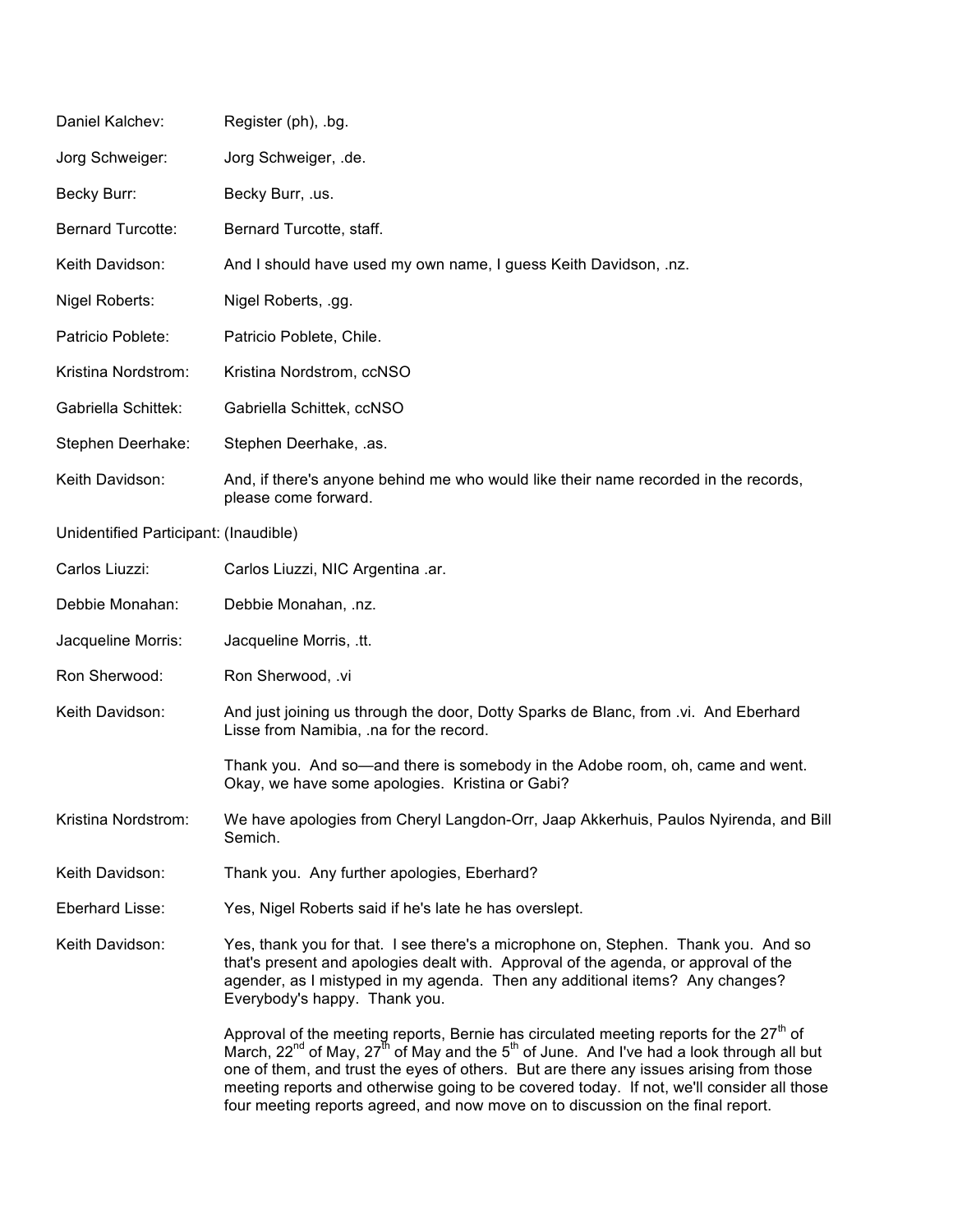|                          | Bernie, I think we've two items outstanding. Do you want to take us through in the time-<br>honored traditional and yes, Eberhard?                                                                                                                                                                                                                                                                                                     |
|--------------------------|----------------------------------------------------------------------------------------------------------------------------------------------------------------------------------------------------------------------------------------------------------------------------------------------------------------------------------------------------------------------------------------------------------------------------------------|
| Eberhard Lisse:          | Can we please send for housekeeping, bring us a hammer and some nails so we can nail<br>this shut today, please?                                                                                                                                                                                                                                                                                                                       |
| Keith Davidson:          | Yes. Is there any disagreement with the sentiment? Can we bar the doors? Nobody<br>leaves until we agree. I hope this isn't too hard. I hope we can get through things<br>reasonably quickly. But Bernie, can you step up through?                                                                                                                                                                                                     |
| <b>Bernard Turcotte:</b> | Yes, sir. Thank you. As usual, we'll skip the introduction. We'll refer to it later anyways.<br>As unfortunately Bill's not here, in the introduction I've gone through and replaced policy<br>statements period, with policy statements and guidelines, as requested. So I think we're<br>good there. I'm actually running on a clean copy right here. So I'm actually not trying to<br>scroll up there.                              |
|                          | I can run from the Adobe room if you want me to. If that will make it simpler for everyone.                                                                                                                                                                                                                                                                                                                                            |
| Keith Davidson:          | Yes, please. With observers in the room, I think we ought to show them what we're<br>talking about.                                                                                                                                                                                                                                                                                                                                    |
| <b>Bernard Turcotte:</b> | Okay. I will just find Kristina's address so I can-okay.                                                                                                                                                                                                                                                                                                                                                                               |
|                          | Yeah, I think you better send it, I'm just for some reason, not finding it.                                                                                                                                                                                                                                                                                                                                                            |
| Keith Davidson:          | It was the message that went out on the $25th$ of June at 9:25 (inaudible).                                                                                                                                                                                                                                                                                                                                                            |
| <b>Bernard Turcotte:</b> | So for some reason, just not there. Did you send it, Kristina? Yeah. If it's going through<br>the list, it takes a few minutes.                                                                                                                                                                                                                                                                                                        |
|                          | Alright, almost perfectly on time. Somebody muted my speaker and my microphone, and<br>we should be good. So that's not the right version. That's the June 3 <sup>rd</sup> version. I believe<br>we're trying to work from the June 23rd version, which Keith sent out, and I sent out<br>earlier, version 1.3.                                                                                                                        |
|                          | Do you want me to resend it to you? Okay.                                                                                                                                                                                                                                                                                                                                                                                              |
| Keith Davidson:          | Apologies all for the slight technical delay.                                                                                                                                                                                                                                                                                                                                                                                          |
| Bernard Turcotte:        | Okay.                                                                                                                                                                                                                                                                                                                                                                                                                                  |
| Keith Davidson:          | It's an unusual agenda for our meeting. And for the record, Desiree Miloshevic has<br>joined us.                                                                                                                                                                                                                                                                                                                                       |
| <b>Bernard Turcotte:</b> | Excellent. All right. I've got the right version of the document, and it's 9:29, so we're just<br>about perfectly on time.                                                                                                                                                                                                                                                                                                             |
| Keith Davidson:          | Okay, take it away Bernie.                                                                                                                                                                                                                                                                                                                                                                                                             |
| <b>Bernard Turcotte:</b> | Thank you. All right, now. Where was I? So introduction; I've replaced- the policy same<br>as with policy in guidelines as per my promise to Bill. And this will be reviewed with<br>Becky. There is a few places it's actually tricky whether it should be policy in guidelines,<br>or we're just referring to RFC 1591. I didn't take a chance. I put it in everywhere. But<br>we'll go through it together and make sure it's okay. |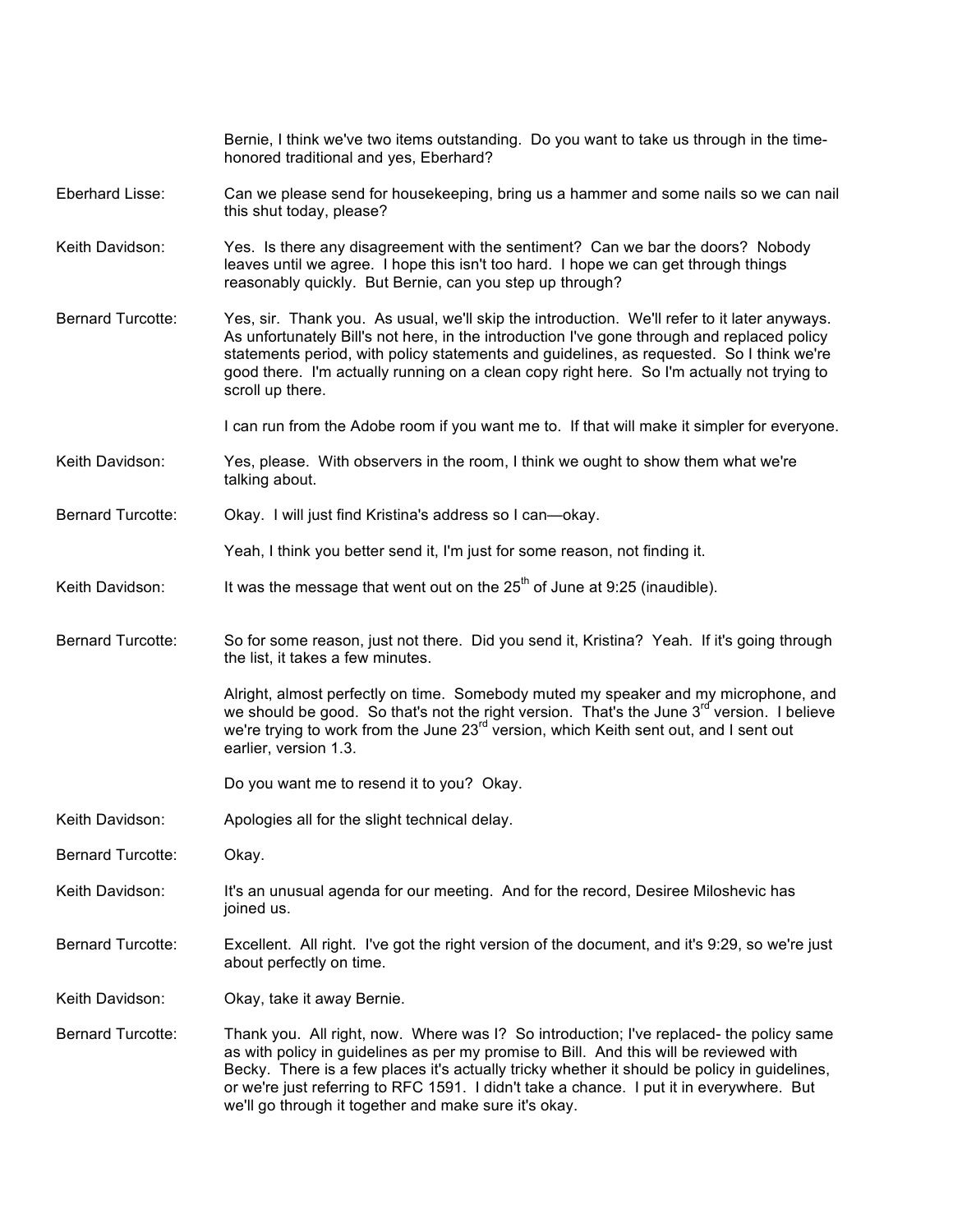|                          | Now moving on to the interpretations, one, two, three were good last time. Four, nothing<br>to show. 5.1, ah yes, so these were the adjustments from SIP (ph). Basically, I listed the<br>text from the meeting transcript, as it seemed like everyone was happy with Martin's<br>suggestions. And it now reads- the FOI Working Group interprets the requirements for<br>approval from significantly interested parties, section 3.4, RFC 1591, to require applicants<br>to provide documentation of support by stakeholders and for the IANA operator to<br>evaluate and document this input for delegations and transfers.              |
|--------------------------|--------------------------------------------------------------------------------------------------------------------------------------------------------------------------------------------------------------------------------------------------------------------------------------------------------------------------------------------------------------------------------------------------------------------------------------------------------------------------------------------------------------------------------------------------------------------------------------------------------------------------------------------|
| Keith Davidson:          | I'd make (ph) that bigger, so we can read it.                                                                                                                                                                                                                                                                                                                                                                                                                                                                                                                                                                                              |
| <b>Bernard Turcotte:</b> | Yes sir, I can make that bigger.                                                                                                                                                                                                                                                                                                                                                                                                                                                                                                                                                                                                           |
| Keith Davidson:          | Okay, here we go. Any issues? Any questions, any comments? Is everybody happy?<br>Going once, going twice, agreed text. Daniel?                                                                                                                                                                                                                                                                                                                                                                                                                                                                                                            |
| Daniel Kalchev:          | Okay, I have a particular question here on the particulars (ph). If the applicant is not<br>aware of this opinion of significant interested third parties, how are they supposed to be<br>required to provide this documentation?                                                                                                                                                                                                                                                                                                                                                                                                          |
| <b>Bernard Turcotte:</b> | If the applicant is unaware of it?                                                                                                                                                                                                                                                                                                                                                                                                                                                                                                                                                                                                         |
| Daniel Kalchev:          | Yes.                                                                                                                                                                                                                                                                                                                                                                                                                                                                                                                                                                                                                                       |
| <b>Bernard Turcotte:</b> | Okay. As part of the process that's described by IANA, and IANA will be adjusting these<br>processes. Probably Kim can talk more to that. But people don't wake up just one<br>morning and say, I'm going to ask for a ccTLD transfer or something. There is actually a<br>full document on the IANA site that describes all the steps.                                                                                                                                                                                                                                                                                                    |
| Daniel Kalchev:          | No, this is not the incident about the question. (Inaudible) there was the text, as I read it<br>required applicants to provide this documentation.                                                                                                                                                                                                                                                                                                                                                                                                                                                                                        |
| <b>Bernard Turcotte:</b> | Yes.                                                                                                                                                                                                                                                                                                                                                                                                                                                                                                                                                                                                                                       |
| Daniel Kalchev:          | So the applicant must now somehow, the opinion of every possible significant interested<br>parties, even if we did not list them specifically, so that they can check-                                                                                                                                                                                                                                                                                                                                                                                                                                                                     |
| <b>Bernard Turcotte:</b> | That's correct.                                                                                                                                                                                                                                                                                                                                                                                                                                                                                                                                                                                                                            |
| Daniel Kalchev:          | -- they have everybody's opinion. So probably here it should be not the applicant to<br>require this, but somehow IANA to find a way to get the-                                                                                                                                                                                                                                                                                                                                                                                                                                                                                           |
| <b>Bernard Turcotte:</b> | Ah, I get your question. Okay.                                                                                                                                                                                                                                                                                                                                                                                                                                                                                                                                                                                                             |
|                          | Do you want me to?                                                                                                                                                                                                                                                                                                                                                                                                                                                                                                                                                                                                                         |
| Keith Davidson:          | Yes, please.                                                                                                                                                                                                                                                                                                                                                                                                                                                                                                                                                                                                                               |
| <b>Bernard Turcotte:</b> | I mean, the whole point of defining significantly interested parties was to do a generic<br>definition so people in each jurisdiction could apply it so that it meets the tests that were<br>defined by Becky. So there is no way for us here to define specifically in each<br>jurisdiction, significantly interested parties, and I don't think there's any way for IANA to<br>do that. The point is we've said there's only two that will always be there. There's the<br>government, and there's the incumbent manager. Those are significantly interested<br>parties. Those are the two that are named, and you can't go around that. |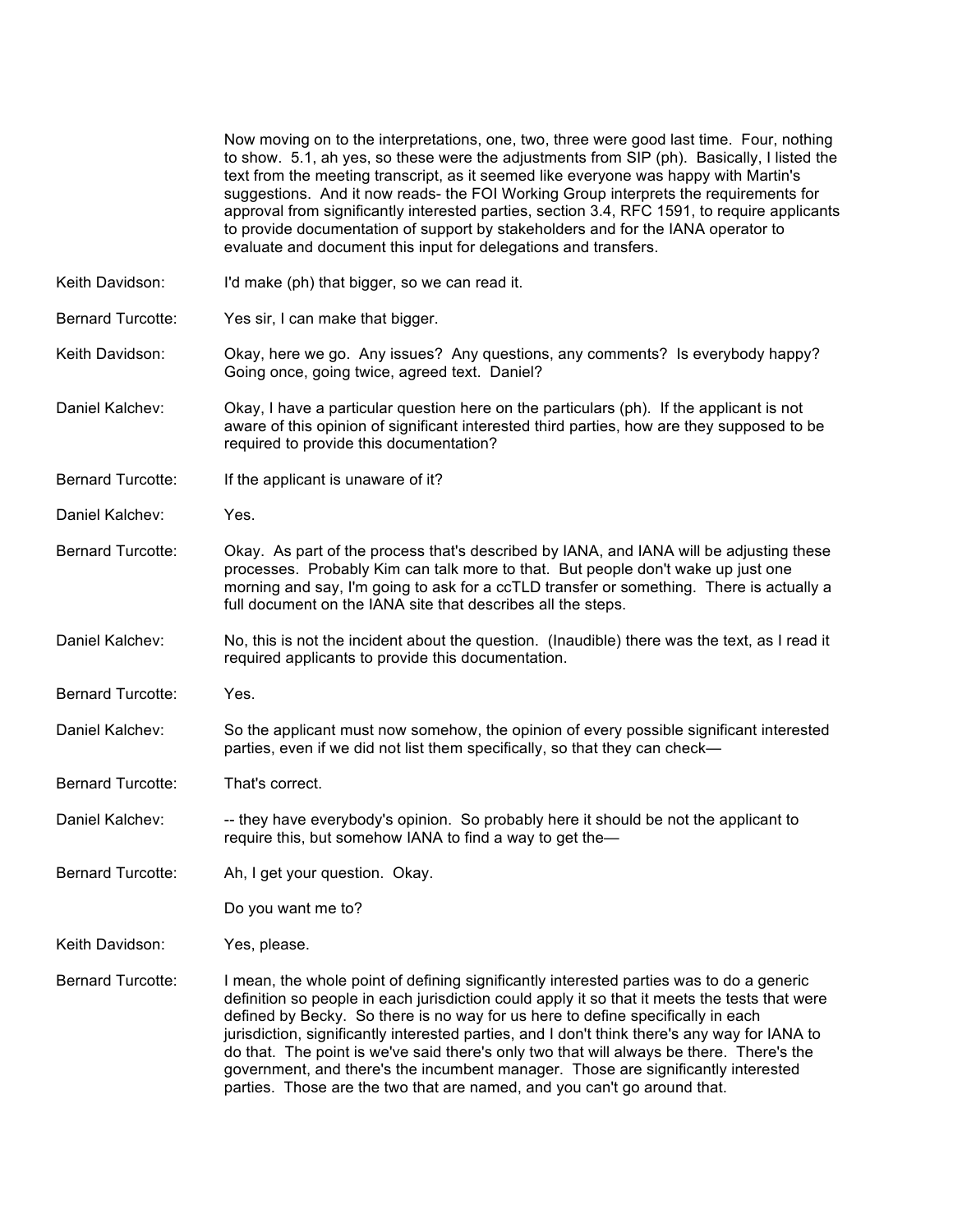|                          | The other ones, we've described the specific tests for what you meet. So how this<br>actually gets turned into an implementation process is going to be one of the jobs that our<br>friends over there are going to take care of.                                                                                                                                                                                                                                                                |
|--------------------------|--------------------------------------------------------------------------------------------------------------------------------------------------------------------------------------------------------------------------------------------------------------------------------------------------------------------------------------------------------------------------------------------------------------------------------------------------------------------------------------------------|
| Daniel Kalchev:          | Okay. So the way we interpret this point is that the applicant is required to provide some<br>documentation of support from some of the significant interested parties they know about,<br>because otherwise it's not possible to compile them.                                                                                                                                                                                                                                                  |
|                          | So as long as the applicant provides documentation of support from significantly<br>interested parties, but not from all of them, because they could not know everybody, this<br>requirement is satisfied?                                                                                                                                                                                                                                                                                       |
| Keith Davidson:          | That's correct. I don't think—I think you're reading it exactly as written. (Inaudible)<br>interpretation, so I think they're clear, but Kim, just to be sure?                                                                                                                                                                                                                                                                                                                                   |
| Kim Davies:              | Yeah, I mean just for your background more than anything. Apart from changing<br>terminology and so forth, I don't think this significantly alters the way we're doing things<br>today. Today we ask for letters of support and with the letters, we ask applicants to<br>explain why they feel the sum of those letters is sufficient. So that's where they make the<br>case that it's locally appropriate that the endorsements that they've provided are<br>reflective of community interest. |
|                          | One other point I would note is that we committed last year that we're going to publicly<br>announce pending requests in some fashion. And that will provide an additional<br>opportunity for someone that feels they're significantly interested to put on the record any<br>concerns or support that they have prior to a decision being made.                                                                                                                                                 |
| Keith Davidson:          | That seems to satisfy, or more than satisfy the criteria that the FOI is setting. So that's<br>really quite useful. I'm not really wanting to go into any discussion on the implementation<br>at this stage. So do you want to discuss, and could I remind all speakers, especially first<br>time round, to say their name.                                                                                                                                                                      |
| Nigel Roberts:           | Yeah. This is Nigel Roberts. This is just minor thing. It says-including the incumbent<br>manager. That should say including incumbent manager in brackets or (inaudible) as<br>bracket.                                                                                                                                                                                                                                                                                                         |
| Keith Davidson:          | Any? I think that's just a tidy up. So I don't think that needs another round of<br>consultation. Is everybody happy, then? Can we put this piece of text to bed? Thank<br>you very much. We've not shut number one issue, and Bernie, what's next?                                                                                                                                                                                                                                              |
| <b>Bernard Turcotte:</b> | Thank you, sir. Essentially you get the same thing in 6.1 and 6.2, which were the other<br>points we did. So we'll read them, just to put them to bed. 6.1, the FOI working group<br>interprets the requirement for interested parties to have some voice, section 4.3 RFC<br>1591, to require applicants to provide documentation of support by stakeholders and for<br>the IANA operator to evaluate the document. This input for delegations.                                                 |
| Keith Davidson:          | Okay, any question? Any problems with the new wording? Everybody happy? Nobody's<br>online looking for the floor, nobody in the room, everybody's happy, excellent. Thank you<br>very much. And on to 6.2.                                                                                                                                                                                                                                                                                       |
| <b>Bernard Turcotte:</b> | The FOI working group interprets the requirements for concerned or effected parties in<br>transfers to communicate with the IANA operator, section 3.6 of RFC 1591, to require<br>applicants to provide documentation of support by stakeholders and for the IANA<br>operator to evaluate and document this input for transfers.                                                                                                                                                                 |
| Keith Davidson:          | Again, any? Daniel?                                                                                                                                                                                                                                                                                                                                                                                                                                                                              |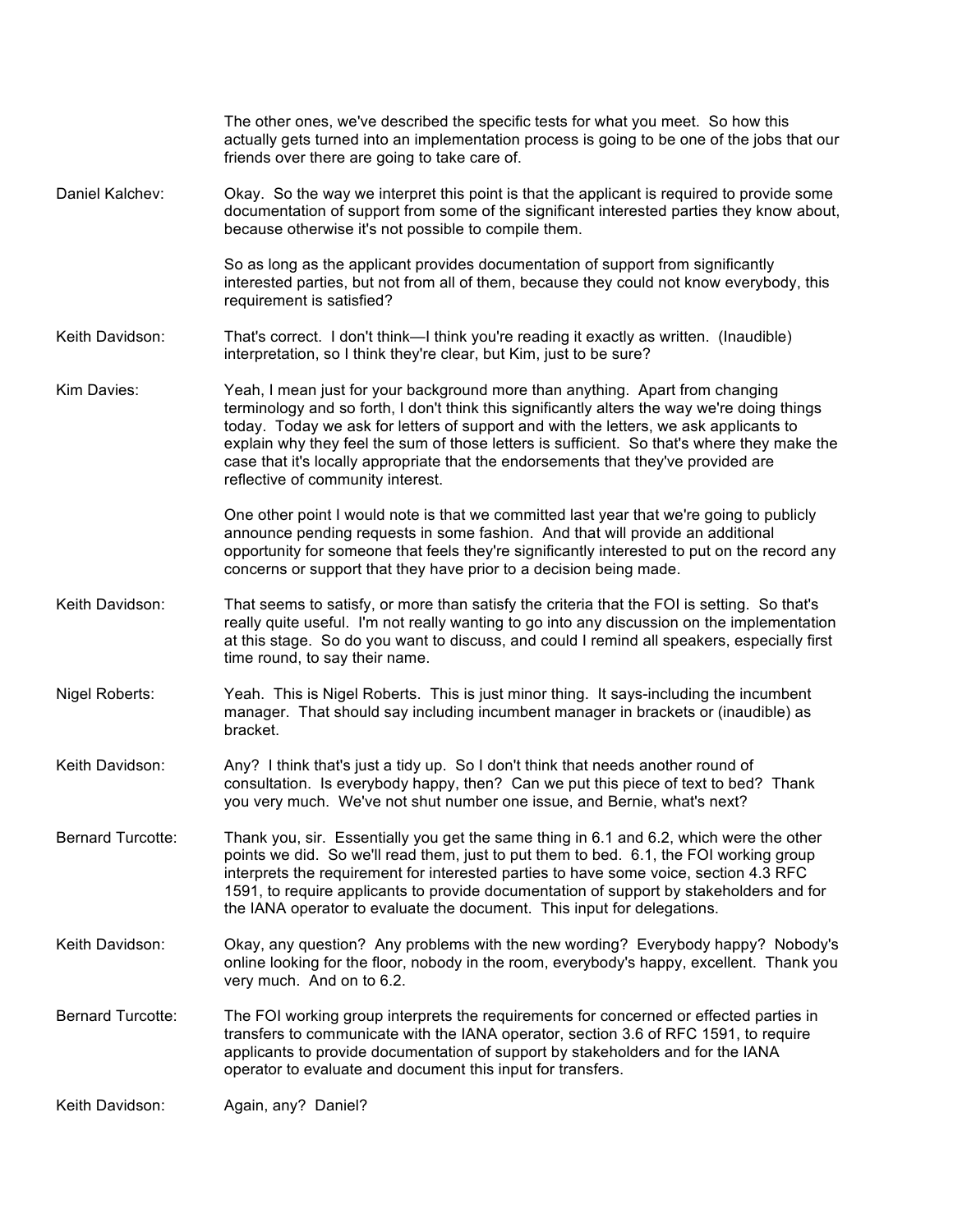| Daniel Kalchev: | Okay, it's again, the same kind of issue I see. It's probably just the wording of it, but it<br>may be different. The way we interpret this is that we make the applicant think of point of<br>contact to all the channels through which communication between IANA and the<br>interested parties (inaudible).                                                                                                     |
|-----------------|--------------------------------------------------------------------------------------------------------------------------------------------------------------------------------------------------------------------------------------------------------------------------------------------------------------------------------------------------------------------------------------------------------------------|
|                 | And this in some way, no? But look at the text. You require the applicant to provide this<br>documentation. So why then require the applicant to do this? I mean for example, you<br>are the applicant. You identify some interested parties. You get some documentation<br>from them, submit to IANA and it so happens that those interested parties submit some<br>other kind of feedback to IANA. What then?    |
| Keith Davidson: | I don't understand the issue. The issue is to elucidate together from the local community,<br>whether or not they agree with the delegation underway. If there's disagreement, if<br>people at this point choose to provide some documentation suggesting that that shouldn't<br>be dealt with, then IANA has to balance that.                                                                                     |
| Daniel Kalchev: | No, my point is not about agreement or disagreement by the committee. My point is that<br>we require the applicant to be the channel of communication.                                                                                                                                                                                                                                                             |
| Keith Davidson: | That's what we were saying on the earlier point that the applicant gathers the<br>documentation that they feel supports it, but if other people, other parties, want to support<br>it, they can through Kim's mechanism, can make their own message of support as well.<br>It doesn't have to come from the applicant. Thank you, Nigel.                                                                           |
| Nigel Roberts:  | All right. Let me try this. Reading this, this document, what the applicant must do in<br>order to have more than a random chance of being successful in its application. If he<br>doesn't do this, it's unlikely to be successful in its application. It does not require<br>anything, or any other party. It simply says, this is what the applicant needs to do.                                                |
|                 | So it's documenting what the applicant must do. But it's not prohibiting any other party<br>from doing anything else.                                                                                                                                                                                                                                                                                              |
| Daniel Kalchev: | Yeah, but Nigel I agree with the spirit of this thing. I just try to read 6.2, for example, and<br>it sounded strange to me. So it says that the requirement of some parties being capable<br>to communicate with the IANA operator is solved by requiring the applicant to provide<br>that communication.                                                                                                         |
| Nigel Roberts:  | If I can just try this a little. What you're saying is that we are not addressing the issue of<br>additional input in the text. That's correct. But we're restricted—not restricted, we're not<br>totally restricted. But we are attempting to restrict ourselves to interpreting the words that<br>we see. And the words are that the affected or concerned parties should communicate<br>with the IANA operator. |
|                 | So the affected and concerned parties, including other parties, and communicate with the<br>IANA operator. But in addition, it requires applicants to document their support,<br>otherwise the application falls at the first hurdle. That's how I see this.                                                                                                                                                       |
| Daniel Kalchev: | Yeah, but the wording is that our working group interprets the possibility of other parties<br>to communicate with IANA, to require the applicant to provide that documentation. This<br>is my point.                                                                                                                                                                                                              |
| Nigel Roberts:  | No. I think the word missing is the. You're reading word the in there, and there isn't a<br>word the. You're saying to require applicants the documentation of support. That's not<br>what it reads. It must provide documentation of support, which has a quite different<br>meaning.                                                                                                                             |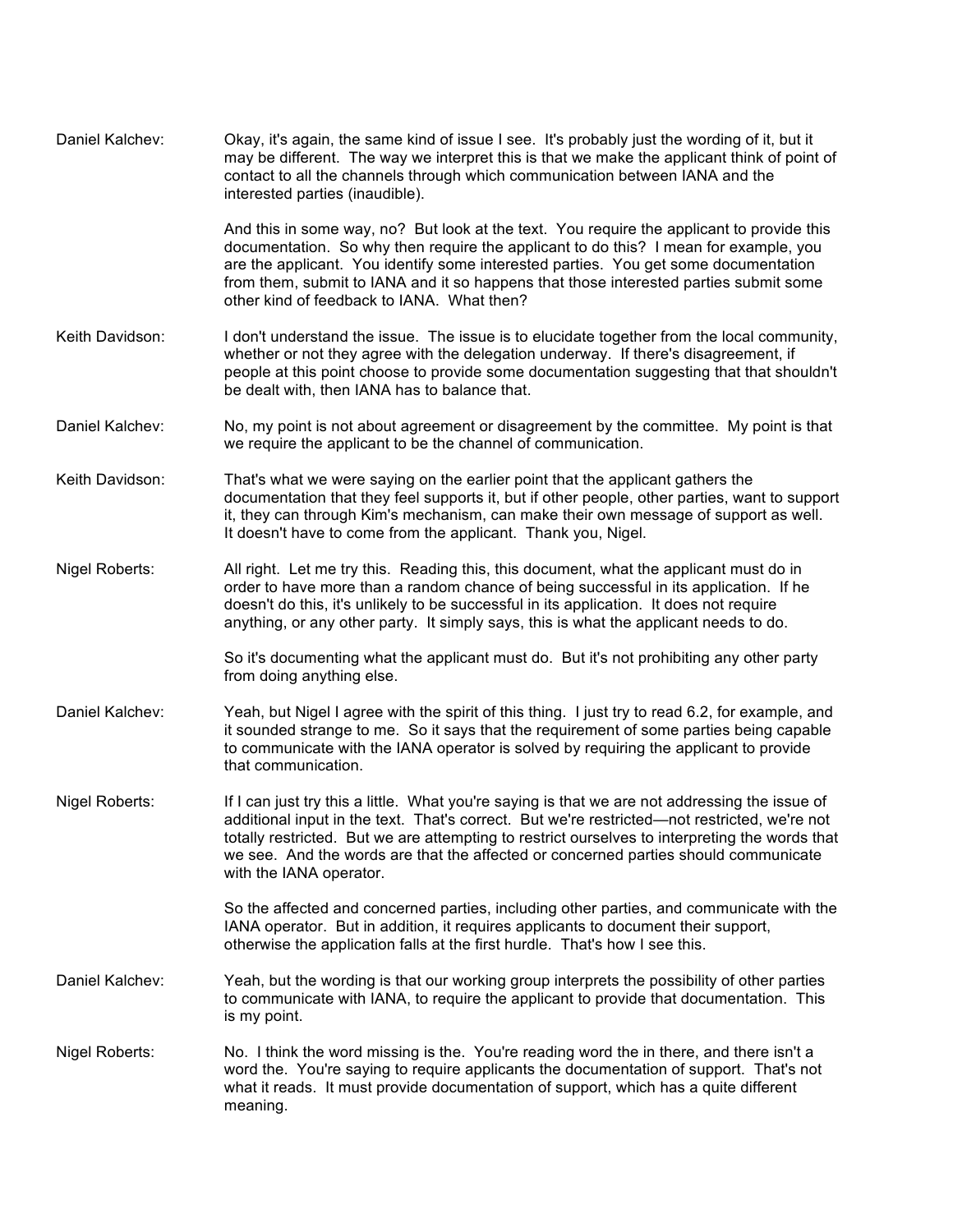| Keith Davidson:          | I think the other way to look at this, the complete reverse way of looking at this, is we do<br>not want IANA to do (ph) delegate unless there is documentation supporting. So if you're<br>happy with that as the base premise, and I think happy with Kim's explanation of what the<br>process will evolve to, then I'm wondering if it's actually a live issue for you. Okay?                                                                                                                                                                                                                                                     |
|--------------------------|--------------------------------------------------------------------------------------------------------------------------------------------------------------------------------------------------------------------------------------------------------------------------------------------------------------------------------------------------------------------------------------------------------------------------------------------------------------------------------------------------------------------------------------------------------------------------------------------------------------------------------------|
|                          | So we've got clarification, you're happy? You're not happy, Patricio.                                                                                                                                                                                                                                                                                                                                                                                                                                                                                                                                                                |
| Patricio Poblete:        | No, it's not that I'm unhappy, but the way I see it, there's nothing in what we're saying that<br>for this anybody to communicate with IANA. What this is saying is that the burden of the<br>proof that there is community support or significant affected party support is on the<br>applicant. That's what it's saying.                                                                                                                                                                                                                                                                                                           |
| Keith Davidson:          | Exactly. I think we're all clear. So we're all now happy? Can we now, this one is shut?<br>We're on a roll, last chance? Okay, agreed on 6. Thank you. And we have one more<br>Bernie.                                                                                                                                                                                                                                                                                                                                                                                                                                               |
| <b>Bernard Turcotte:</b> | Oh, sorry. Section 8; the FOI interprets the requirements that the manager serve as a<br>trustee. Our issue around here was originally that it was, I believe, administration<br>policies. And so Eberhard, on the second reading, had an issue around that. We looked<br>at various ways of playing with this.                                                                                                                                                                                                                                                                                                                      |
|                          | I believe from going through the original documents we had—the intent was actually to<br>write registration policies. We then got into a discussion with Martin, what happens<br>relative to what we said in the final reports. But the final reports are not written, so we<br>can actually adjust the final reports. And we'll remember when we started on this final,<br>final report, I made that statement that from the SIP (ph) and revocation documents, we<br>have not published the final, final reports.                                                                                                                  |
|                          | So the process we had used was to go through this to see if there were any niggling<br>issues that would remain, we could fix them. If we agree with the text here, I would<br>adjust the text in the final report which would then be published. So I don't think there's a<br>huge issue. We do meet the test from Martin, I believe, that this is not a major change. It<br>will be in the final report on revocation where this text comes from, and then we've got<br>the change to registration policies, which according to meets was the intent of what<br>you're trying to, and I think that meets Eberhard's requirements. |
| Keith Davidson:          | Okay. Any discussion. I see Martin first, then Eberhard.                                                                                                                                                                                                                                                                                                                                                                                                                                                                                                                                                                             |
| Martin Boyle:            | Yes, Martin Boyle from .uk, thanks. I'm struggling a little bit, because registration policies<br>seems to me to be quite a restrictive area that might be, should be, of concern to<br>significantly interested parties, let alone actually the average registrant.                                                                                                                                                                                                                                                                                                                                                                 |
|                          | And so I suppose my question is- how do we interpret registration policies? Are we just<br>saying that these are the rules that allow registrant X to be able to register? Because it<br>would seem to me that things that significantly interested parties are going to be<br>interested in are things like stuff that affects the security and stability of the local country<br>code registry.                                                                                                                                                                                                                                    |
|                          | So essentially what I'm struggling with is understanding why we are being so specific to<br>just tie this down to the immediate interface with the registrant, rather than the<br>environment in which the registry is working?                                                                                                                                                                                                                                                                                                                                                                                                      |
| Keith Davidson:          | Okay. I think Eberhard, then Nigel.                                                                                                                                                                                                                                                                                                                                                                                                                                                                                                                                                                                                  |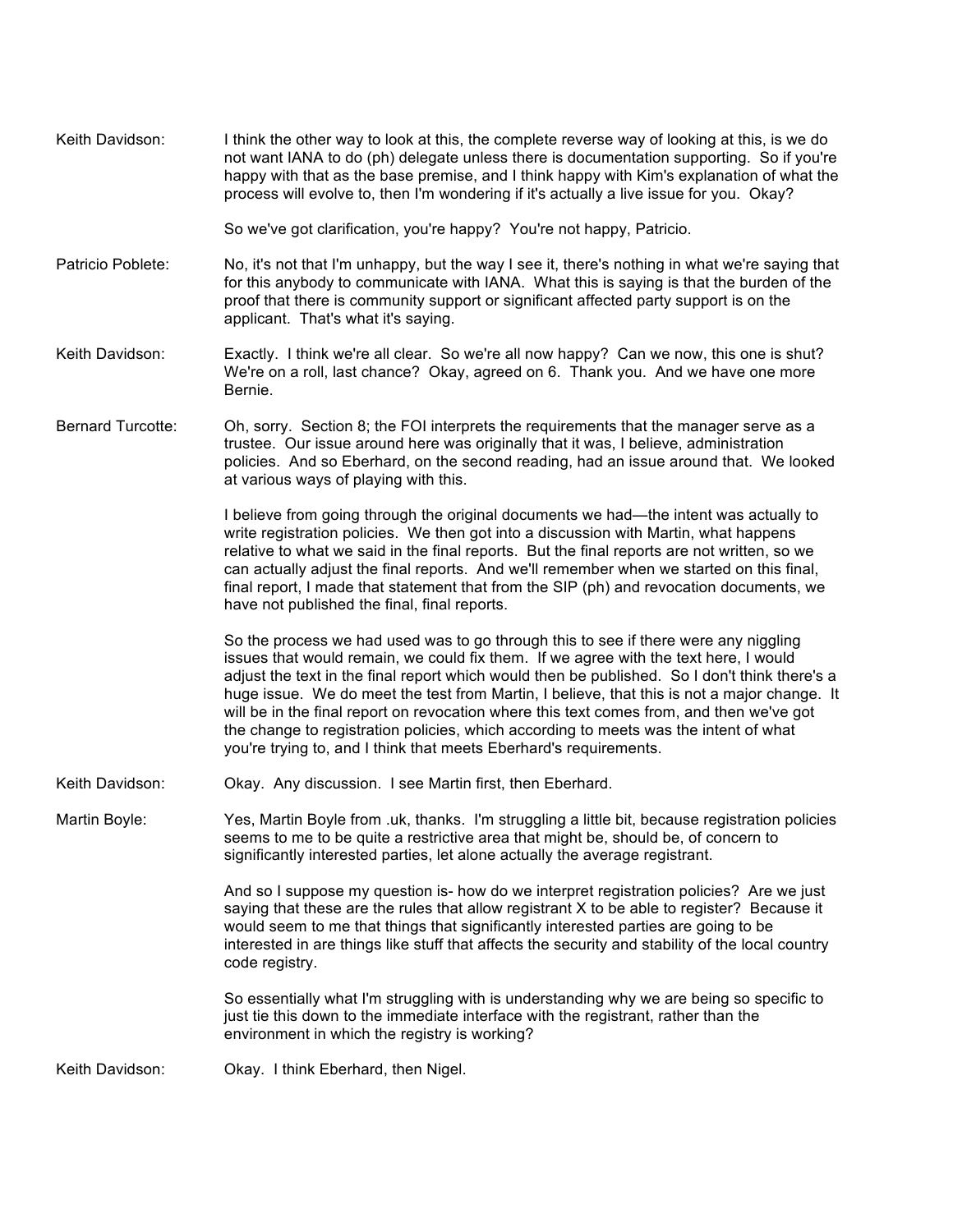| Eberhard Lisse: | Eberhard Lisse, I have three things. It's not just my objections. There were a few others.<br>The point is I don't care what we write, but never mind that RFC 1591 need not arise to<br>this interpretation. I cannot have anything that I'm willing to not necessarily willing to die<br>in the ditch of on writing something like this. But we cannot have input into operations.<br>We must find a language, and I think that language to me acceptable that we don't have<br>a problem with policy oversight. We do have a problem with ICANN specifying that there<br>is something that can be interpreted locally as input into operations, because they're<br>going to come wave this us and use it as a leverage.<br>And whether ICANN (inaudible) on the high (inaudible), that's beside the point. What<br>we're doing here has-- it's going to be used locally as well. So if it's clear, we did not say<br>it's operations. We don't need to get too much into detail what we mean, as long as the<br>concerns that we have that it can be used against ccTLD managers, as long as that's<br>addressed, the language is not so much important to me. |
|-----------------|-------------------------------------------------------------------------------------------------------------------------------------------------------------------------------------------------------------------------------------------------------------------------------------------------------------------------------------------------------------------------------------------------------------------------------------------------------------------------------------------------------------------------------------------------------------------------------------------------------------------------------------------------------------------------------------------------------------------------------------------------------------------------------------------------------------------------------------------------------------------------------------------------------------------------------------------------------------------------------------------------------------------------------------------------------------------------------------------------------------------------------------------------------------------|
|                 | So I can live with this. And I have no objectives. I can hammer the nail in on that one.                                                                                                                                                                                                                                                                                                                                                                                                                                                                                                                                                                                                                                                                                                                                                                                                                                                                                                                                                                                                                                                                          |
| Keith Davidson: | Thank you, Eberhard. I think yes, we had reasonable agreement that we were<br>uncomfortable with the idea of having operating policies as being way too wide, but let's<br>see if we can't—I think so if I'm reading it right, Martin is saying he feels registration<br>policies might be a little bit too tight, in fact. But anyway, Nigel-                                                                                                                                                                                                                                                                                                                                                                                                                                                                                                                                                                                                                                                                                                                                                                                                                    |
| Nigel Roberts:  | Okay, actually, I wanted to get in before Eberhard, but never mind, because he said part<br>of what I was going to say. But he said it in a different way that allows me to go on one<br>stage further, so actually, it turned out quite well.                                                                                                                                                                                                                                                                                                                                                                                                                                                                                                                                                                                                                                                                                                                                                                                                                                                                                                                    |
|                 | The thing we're struggling with here is the mandate of this group. The mandate of this<br>group is to construe and interpret existing policy. It is not to bring in new policy under the<br>guise of interpretation. And this is what's called creative interpretation, when a high court<br>judge or somebody stands up and makes it up as he goes along and says, the law was<br>this way all along. And that's what we're doing here.                                                                                                                                                                                                                                                                                                                                                                                                                                                                                                                                                                                                                                                                                                                          |
|                 | Now, I said I would not object to this wording, for a number of reasons. One is I don't<br>think that RFC 1591 can be interpreted to mean anything like this. But I think it's<br>relatively harmless. And if somebody comes in and looks at this again in the future and<br>says, well, that's a load of rubbish. We'll just ignore it. But I will not have making up of<br>policy, widening it out, when even this, what you've got written here, is practically a load<br>of rubbish compared with what RFC 1591 actually says.                                                                                                                                                                                                                                                                                                                                                                                                                                                                                                                                                                                                                                |
|                 | So I will not object to these words, but if we start widening them out and making anything<br>else, I will disassociate myself from this part of the final report, because it's frankly<br>nonsense.                                                                                                                                                                                                                                                                                                                                                                                                                                                                                                                                                                                                                                                                                                                                                                                                                                                                                                                                                              |
| Keith Davidson: | Okay. So I think Eberhard and Nigel have said they can live this wording. And Martin<br>probably hasn't said he can live with it. Could you? I mean, would it concern you,<br>would—could we say we have consensus around, but a slight discomfort with the word<br>registration?                                                                                                                                                                                                                                                                                                                                                                                                                                                                                                                                                                                                                                                                                                                                                                                                                                                                                 |
| Nigel Roberts:  | I mean I understand Martin's position here, because it is rubbish.                                                                                                                                                                                                                                                                                                                                                                                                                                                                                                                                                                                                                                                                                                                                                                                                                                                                                                                                                                                                                                                                                                |
| Martin Boyle:   | Well, I think Nigel has just explained what I think. I didn't know I thought that, but I'm sure<br>he's right. Essentially, I think the—if I remember correctly, this lot came from the area of<br>the manager having a trustee sort of relationship, the looking after the delegation and<br>making sure it was fit for purpose. My concern is that—and I agree that operational<br>policy is not part of that. It's just I'm concerned that the registration policy restricts what<br>might be a well-run ccTLD.                                                                                                                                                                                                                                                                                                                                                                                                                                                                                                                                                                                                                                                |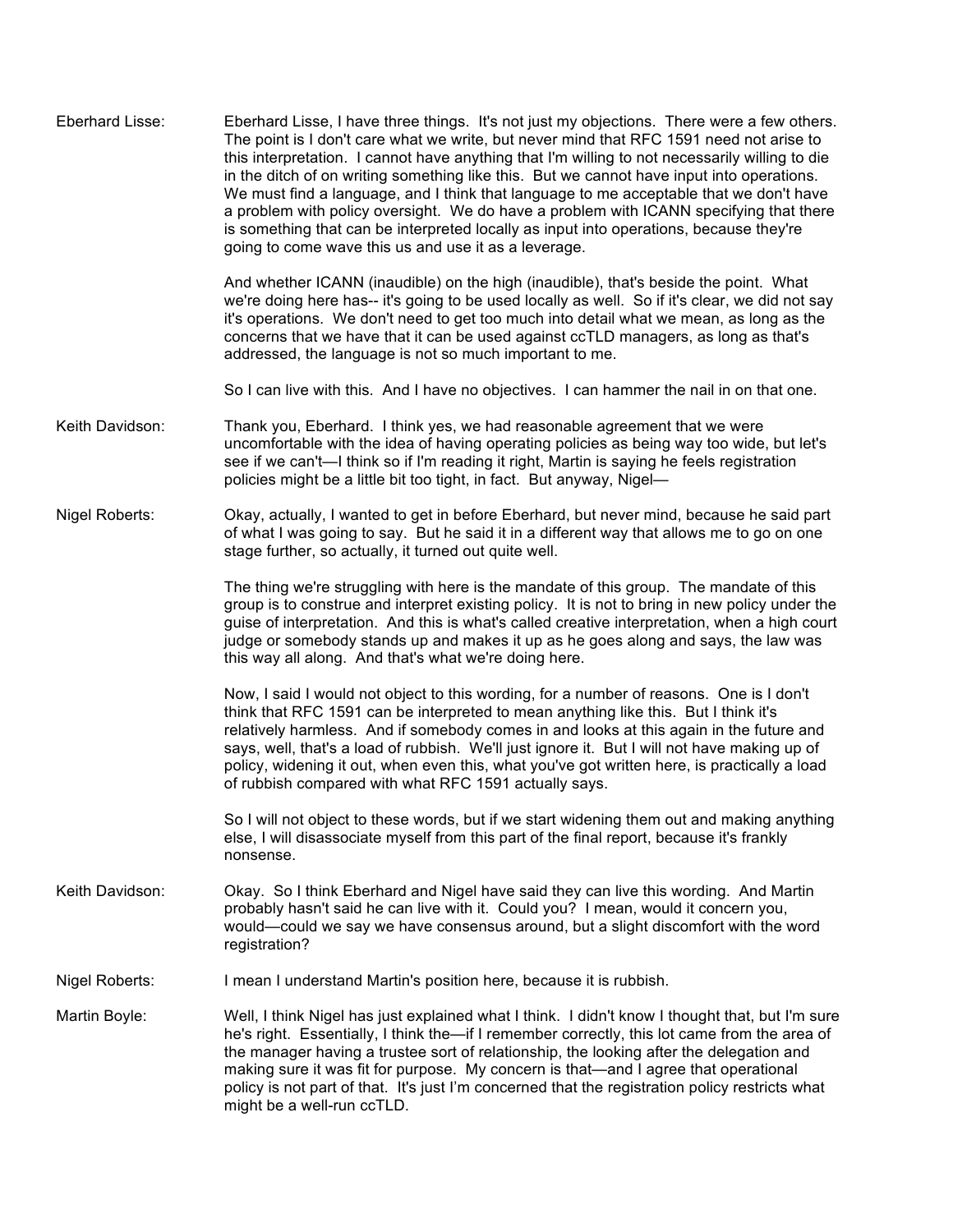consensus on this particular text. Keith Davidson: Okay. Well, I have Nigel, then Becky, then Eberhard. Nigel Roberts: I suspect Becky might be thinking to say something that I was about to say. I think we've reached the point. I mean we either say, we take it out altogether, or we leave it in as is, and we take the temperature of the room. But I'm intruding on the Chairman's privilege. Keith Davidson: Becky, yes, Becky. Becky Burr: (Inaudible) it obviously is going to prohibit a manager for further soliciting if I find more things in registration policies. Keith Davidson: Of course. Eberhard? Eberhard Lisse: I'm quite that we're hoping to tell you what you mean in the future, and secondly, why is everybody so hoarse in here? Keith Davidson: Singing last night, perhaps, I don't know. Anyway, okay, so I think we have actually a bit of un-consensus. I think we have unanimous agreement that we can actually live with this. So can we agree the text and now move on? And Bernie we do have another, 8.2 was it? Bernard Turcotte: Sorry. That's it for the interpretations. So after that, we're into the recommendations. The—I'm actually going to read the introduction text. Because I think we only had one part that was a little bit of concern, and I think we've put it away. But I'm just making sure. So, the country names supporting organization tasks the Framework of Interpretation working group with developing and proposing a framework of interpretation for existing IANA policy and guidelines, governing the delegation (inaudible), now transfer of ccTLDs. The FOI working group's goal was to give IANA-- and it should be IANA contractor-- and the ICANN Board clear guidance on the meaning of our RFC 1591 in order to clarify existing policy and to facilitate consistent and predictable application of this policy. I cobbled from a few things, but I think it's fairly standard. Okay, in reviewing the FOI working group recommendations, it's important to keep the following context in mind. The FOI working group had no authority to develop or recommend new or changed policy. And the recommendations reflect the limited scope of the FOI working group's charter. To the extent new or changed policy may be appropriate or desirable, it must be developed through a formal policy development process. I don't think anyone is going to argue with that. Those are the ccNSO bylaws. The text that we ended up agreeing to last time was- recognizing that ultimate authority on public policy for any country—I believe we should change that to country or territory, given the formal language that we usually use—for any country or territory is as government and legislature. Nothing in this working group's report is intended to, or should be taken to constrain or limit applicable law in respect of matters relating to country code top-level domain names in the country or territory represented by the particular two-letter code or IDN string, or in the state of incorporation, place of business of the IANA operator.

But having said that, it's now on the record, and I'm not going to stand in the way of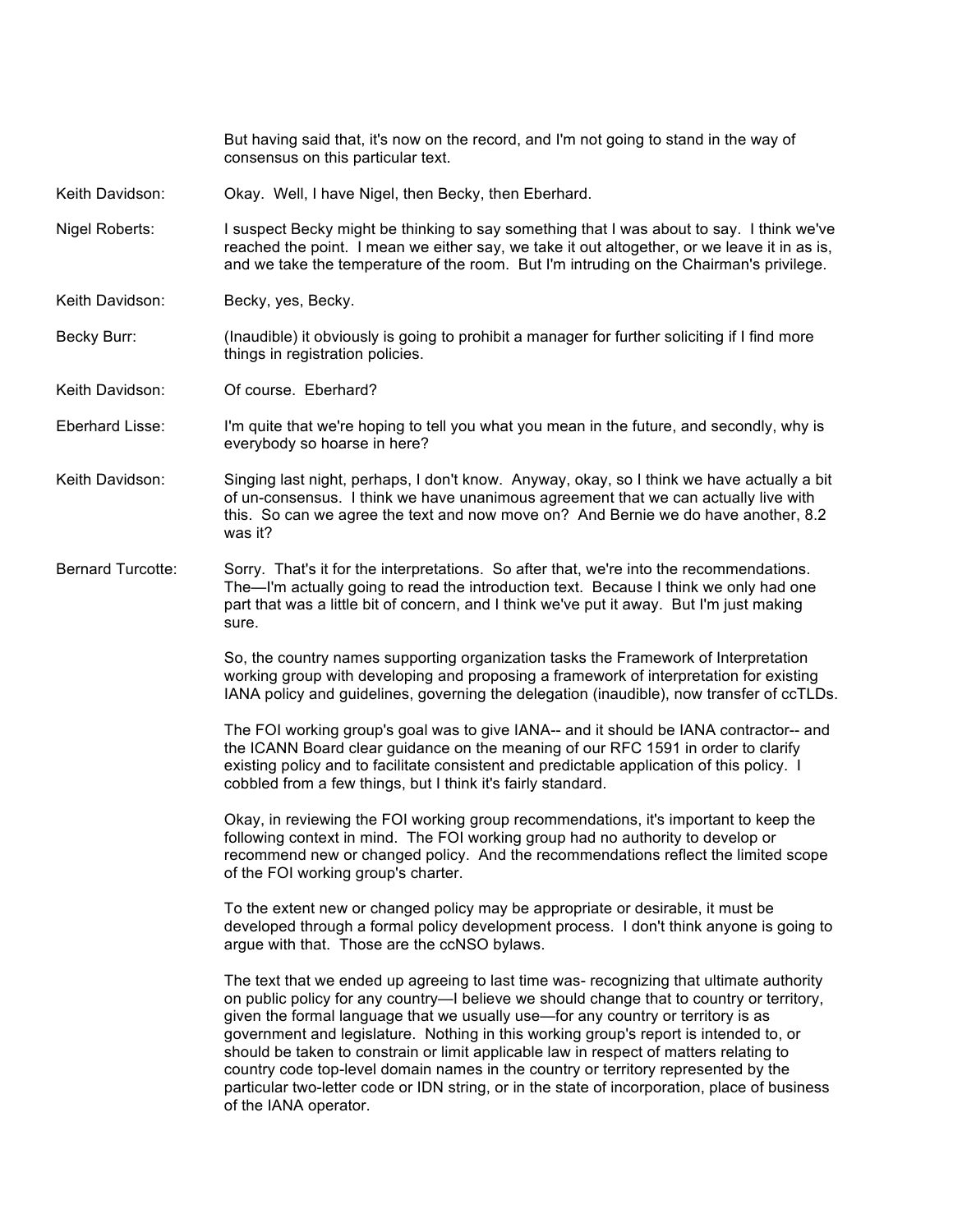|                          | Now, with the minor change of adding country territory on the top. That was the text we<br>agreed last time. We're putting it to bed like that. Finally, nothing in the framework of<br>interpretation limits or constrains the applicability of GAC principles, guidelines for<br>delegation and administration of country code, top-level domains.                                                                                                              |
|--------------------------|-------------------------------------------------------------------------------------------------------------------------------------------------------------------------------------------------------------------------------------------------------------------------------------------------------------------------------------------------------------------------------------------------------------------------------------------------------------------|
| Keith Davidson:          | Okay. Any dissent from the text? Are we happy, everybody happy? No comments? All<br>right, done. Thank you. More agreed text?                                                                                                                                                                                                                                                                                                                                     |
| <b>Bernard Turcotte:</b> | That was it. The rest is agreed text.                                                                                                                                                                                                                                                                                                                                                                                                                             |
| Keith Davidson:          | So we have a framework of interpretation. Well, congratulations, team. Fantastic. Just<br>when you thought it was-Eberhard?                                                                                                                                                                                                                                                                                                                                       |
| Eberhard Lisse:          | So we put it on record now that our—so there will be no more substantive changes.<br>Spending hours not will be typing how things will be precluded, and we have an agreed<br>upon text that will be as a draft form and forward it already now to interested parties? Do<br>we need to have now a consultation process? What's the next steps?                                                                                                                   |
| Keith Davidson:          | Okay. I think firstly—yes, I think Becky and I, as the Chair and Vice Chair, have the<br>editorial prerogative to put in a comma or decide on what color paper clips we're going to<br>use, risking upsetting the entire group. But I think we always should have that right to<br>tiny edits, but we will signify those to the group rather than seek approval from the group.                                                                                   |
|                          | But anything that changes any hint of meaning we will have to come back to the group.<br>But I think we now have agreement, so we can go forward with it.                                                                                                                                                                                                                                                                                                         |
|                          | In terms of the process, I think that potentially we don't have anything to consult, because<br>this is a summary on top of what has been consulted. So I'm suggesting we put it to the<br>vote of the ccNSO members to approve the framework of interpretation.                                                                                                                                                                                                  |
|                          | Does that sound like the process that we should be going through? I see Eberhard<br>looking for the floor.                                                                                                                                                                                                                                                                                                                                                        |
| Eberhard Lisse:          | What does the charter say?                                                                                                                                                                                                                                                                                                                                                                                                                                        |
| Keith Davidson:          | The charter says to develop a framework and deliver to the ccNSO for approval.                                                                                                                                                                                                                                                                                                                                                                                    |
| Eberhard Lisse:          | We do that. We deliver it to the ccNSO for approval. We do nothing else. If the council<br>wants to bring it to the membership, that's not our problem. We should not exceed our<br>charter.                                                                                                                                                                                                                                                                      |
| Keith Davidson:          | That's exactly what I'm saying. I mean if someone is desperate to have a consultation<br>round with just this summary, we could, but it serves no purpose. It doesn't impact on the<br>actual work that we've done and consulted on. Nigel?                                                                                                                                                                                                                       |
| Nigel Roberts:           | Yeah. I have two things. First of all, I think that's teased out, really. I think we have<br>completed our work. We seem to have a little bit of time left in the meeting room, so<br>we're filling the time. So as we've just discussed, I think we deliver the final version to the<br>council and formal steps are a matter for council. But I'm pretty confident that council will<br>do the right thing and including all formal steps that might be needed. |
|                          | The other thing is, and this is probably—if we've got a little bit more to do, it might better<br>come later on, but as long as I've got the microphone, I'm going to do it anyway now. I'd<br>like to place on record my tremendous admiration for the work of everybody involved on                                                                                                                                                                             |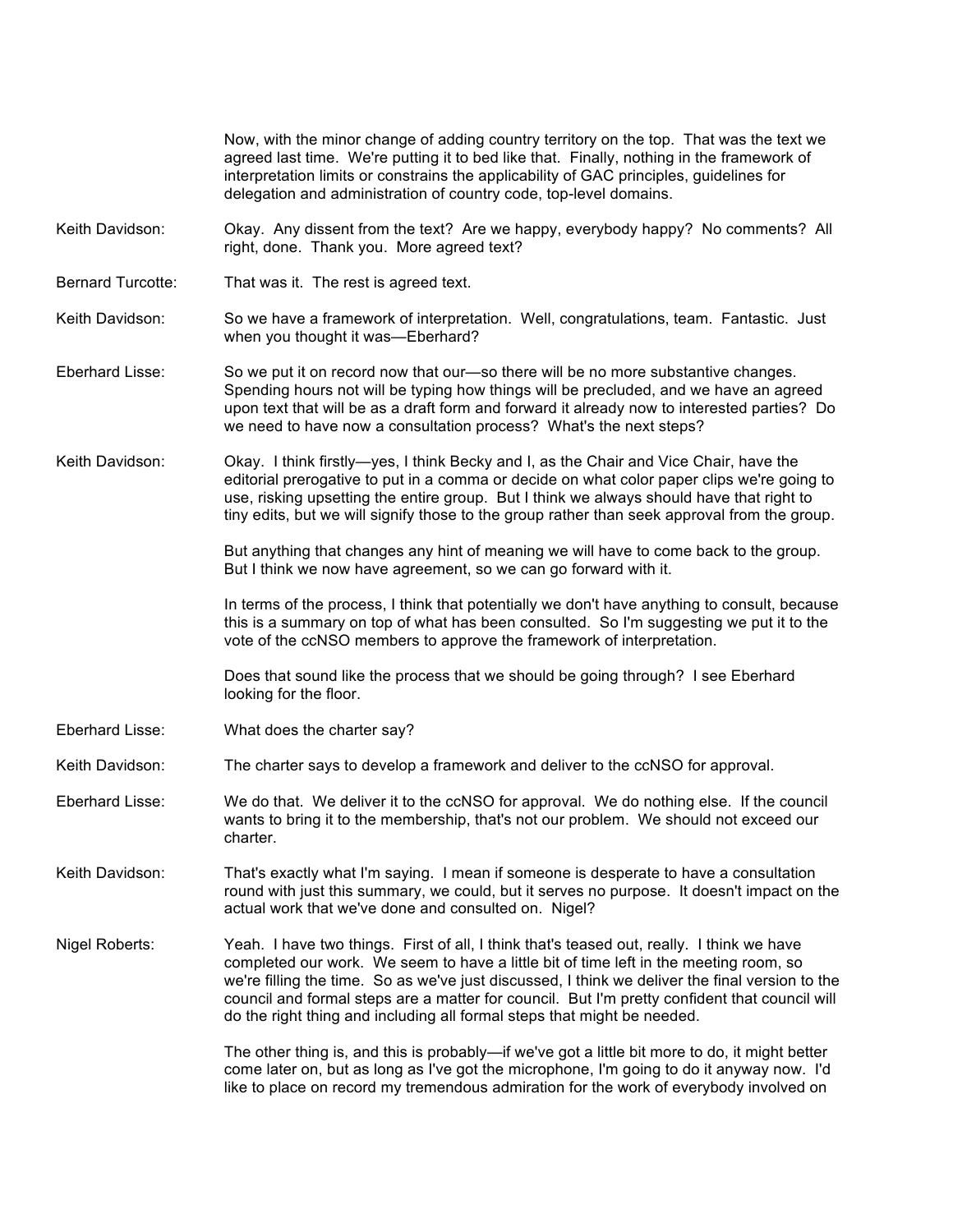|                   | the organization side of this, as Chair, Vice Chair, staff who've been involved. Without<br>you, we couldn't have—we'd just be running around like idiots for six years. Thank you.                                                                                                                                                                                                                                                                                                                                                                                                                                                                               |
|-------------------|-------------------------------------------------------------------------------------------------------------------------------------------------------------------------------------------------------------------------------------------------------------------------------------------------------------------------------------------------------------------------------------------------------------------------------------------------------------------------------------------------------------------------------------------------------------------------------------------------------------------------------------------------------------------|
| Keith Davidson:   | Thank you. I think we should hold here. Thanks, anyway. But I think the working group<br>has been, and (inaudible) say it's been a fantastic experience, the arduous nature of<br>multi-stakeholders and then finding consensus. But fully supporting-I feel well<br>supported by the staff and my esteemed colleague and Vice Chair. And I think the<br>working group members have done their bit to achieve consensus at every step.<br>Eberhard?                                                                                                                                                                                                               |
| Eberhard Lisse:   | I want to agree with in my usual manner by saying now that we have conquered the<br>world, why don't we sort out the IANA transition?                                                                                                                                                                                                                                                                                                                                                                                                                                                                                                                             |
| Keith Davidson:   | It seems to be a looming task. But I think just in terms of the actual process, I think we<br>make our recommendation of the final report. So this, appended with the chapters that<br>we have concluded, is the final framework. We submit that to the ccNSO council for their<br>approval via a voting mechanism if they feel that's necessary with members.                                                                                                                                                                                                                                                                                                    |
|                   | I think we also need to be working closely with the GAC along with way, to give them the<br>final document as early as possible. And say, while this is going through its approval<br>process within the ccNSO, we invite them to discuss any arising issues and so on, so that<br>by the time we get to ICANN Los Angeles, there would be the translated copies. They've<br>had a full opportunity to review and to hopefully then approve in Los Angeles. So we<br>together, the ccNSO and the GAC can walk together to the ICANN Board with the<br>document for submission to the Board.                                                                       |
|                   | So that's the proposed methodology. And then I think there is a separate stream of work<br>around the implementation that this committee might still, this working group might still be<br>required to pay some attention to. So we're not off the hook yet. Stephen?                                                                                                                                                                                                                                                                                                                                                                                             |
| Stephen Deerhake: | Am I correct in assuming that once you guys decide on the font and the point size and<br>the kerning, et cetera, et cetera, that we will get a complete copy finalized to look at as a<br>group before you submit to council, et cetera?                                                                                                                                                                                                                                                                                                                                                                                                                          |
| Keith Davidson:   | That would be impossible, sorry-of course.                                                                                                                                                                                                                                                                                                                                                                                                                                                                                                                                                                                                                        |
| Becky Burr:       | Yes, to you, but not Nigel.                                                                                                                                                                                                                                                                                                                                                                                                                                                                                                                                                                                                                                       |
| Eberhard Lisse:   | Nigel doesn't need it. Martin will get one.                                                                                                                                                                                                                                                                                                                                                                                                                                                                                                                                                                                                                       |
| Keith Davidson:   | Okay, enough frivolity. This is a serious working group. I just—I think in terms of the<br>other agenda items, the-I should probably put on record the activities that the working<br>groups had here in London. We reported on Tuesday to the ICANN Board. We noted<br>strong support from the Chair of the ICANN Board and our ccNSO, members on the<br>Board for the framework of interpretation, and their comments that they would take<br>forward to the GAC. Requests to enthuse the GAC to approve, and seeing this is a very<br>important aspect in the overarching NTIA transition process, we then went to the GAC.<br>Can I finish my report on that? |
|                   | We reported to the GAC later on Tuesday, and other than our report to the Board about<br>us intending to finish the framework here, we also thanked Frank March for his role as                                                                                                                                                                                                                                                                                                                                                                                                                                                                                   |

the lead on the GAC for the Framework of Interpretation working group, because this is Frank's last attendance at an ICANN meeting, and he's no longer the New Zealand government representative.